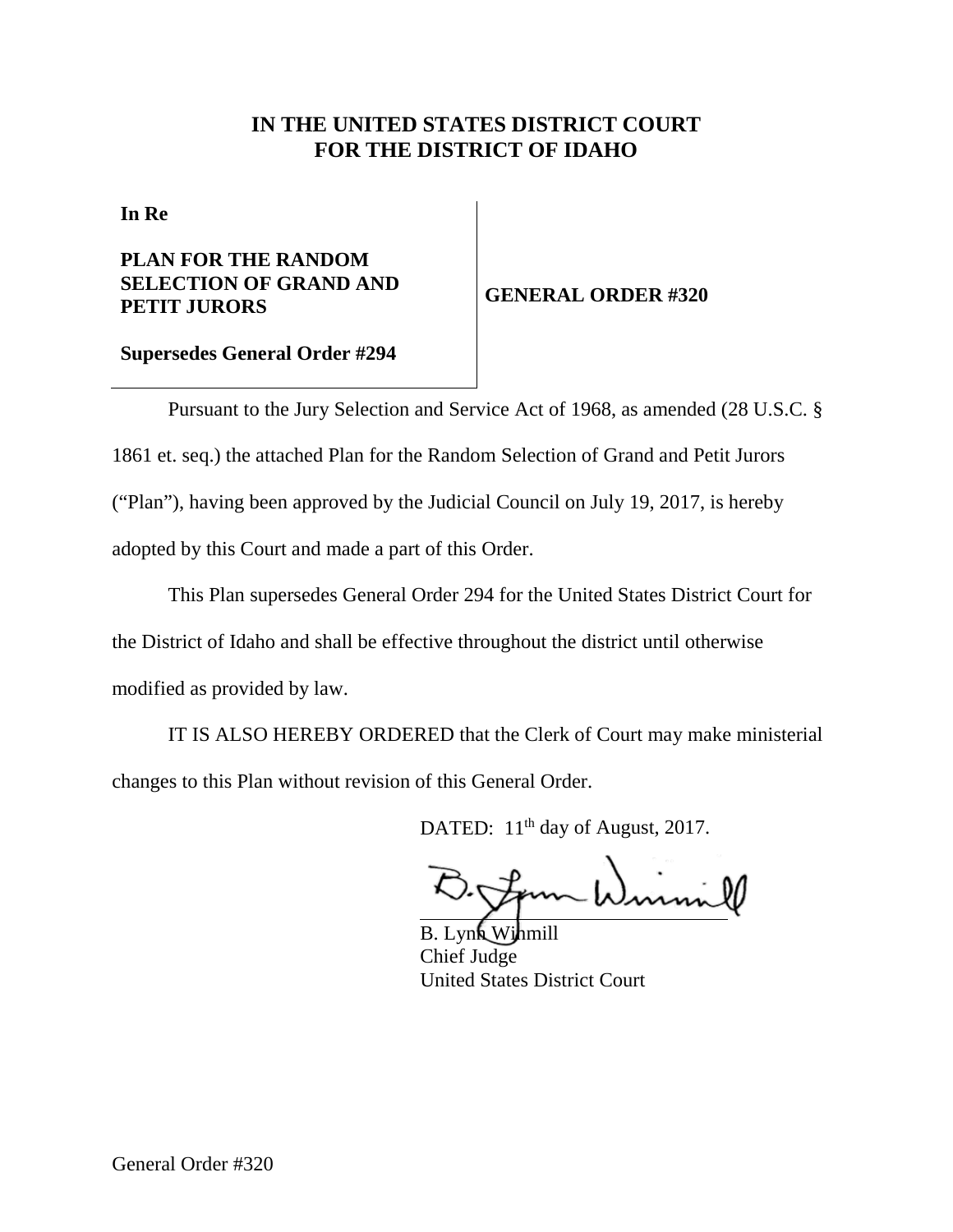UNITED STATES DISTRICT COURT DISTRICT OF IDAHO



# PLAN FOR THE RANDOM SELECTION OF GRAND AND PETIT JURORS

PLAN APPROVED BY THE COURT MARCH 29, 2017

PLAN APPROVED BY THE NINTH CIRCUIT JURY TRIAL IMPROVEMENT COMMITTEE MAY 19, 2017

PLAN APPROVED BY THE JUDICIAL COUNCIL OF THE NINTH CIRCUIT JULY 19, 2017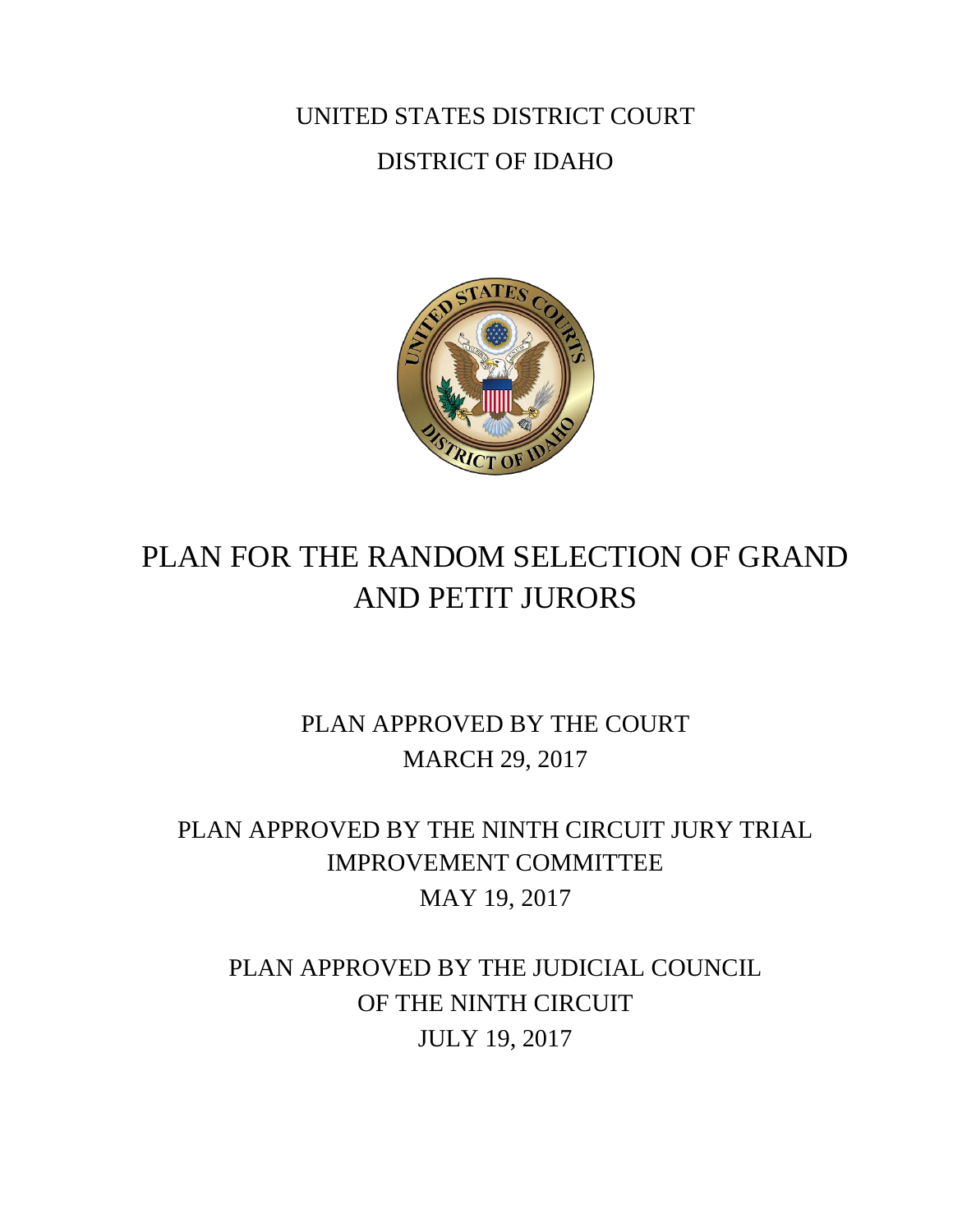### **TABLE OF CONTENTS**

| Section 1.01 |                                                                                 |  |  |  |  |
|--------------|---------------------------------------------------------------------------------|--|--|--|--|
| Section 1.02 |                                                                                 |  |  |  |  |
| Section 1.03 |                                                                                 |  |  |  |  |
| Section 1.04 |                                                                                 |  |  |  |  |
| Section 1.05 |                                                                                 |  |  |  |  |
| Section 1.06 |                                                                                 |  |  |  |  |
| Section 1.07 |                                                                                 |  |  |  |  |
| Section 1.08 | Jury Management Divisions (See 28 U.S.C. § 1869(e) and [District Local Rule Civ |  |  |  |  |
|              |                                                                                 |  |  |  |  |
| Section 1.09 | Emptying and Refilling the District and Divisional Master Jury Wheels 4         |  |  |  |  |
| Section 1.10 |                                                                                 |  |  |  |  |
| Section 1.11 |                                                                                 |  |  |  |  |
| Section 1.12 |                                                                                 |  |  |  |  |
| Section 1.13 |                                                                                 |  |  |  |  |
|              |                                                                                 |  |  |  |  |
|              |                                                                                 |  |  |  |  |
|              | <b>Source Lists, Initial Random Selection, and the Master Jury Wheel 6</b>      |  |  |  |  |
| Section 2.01 |                                                                                 |  |  |  |  |
| Section 2.02 |                                                                                 |  |  |  |  |
| Section 2.03 |                                                                                 |  |  |  |  |
| Section 2.04 |                                                                                 |  |  |  |  |
|              |                                                                                 |  |  |  |  |
|              | Drawing Names from the Master Jury Wheel, Juror Qualification, and the          |  |  |  |  |
|              |                                                                                 |  |  |  |  |
|              |                                                                                 |  |  |  |  |
| Section 3.02 |                                                                                 |  |  |  |  |
| Section 3.03 |                                                                                 |  |  |  |  |
| Section 3.04 |                                                                                 |  |  |  |  |
| Section 3.05 |                                                                                 |  |  |  |  |
|              |                                                                                 |  |  |  |  |
|              |                                                                                 |  |  |  |  |
|              |                                                                                 |  |  |  |  |

### JURY PLAN Page i U.S. District Court for the District of Idaho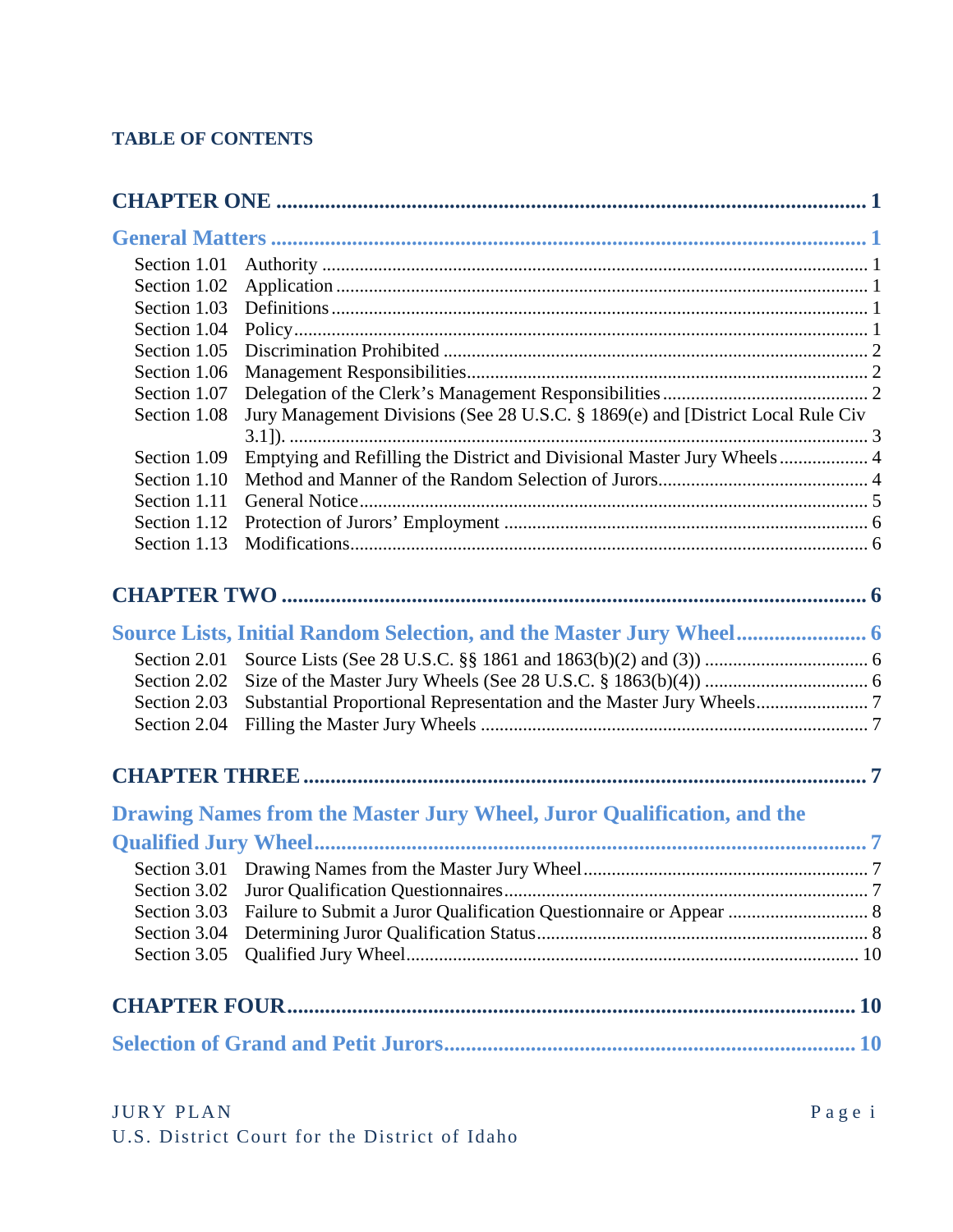| Section 4.01 | Selection and Empanelment of Grand and Petit Jurors (See 28 U.S.C. § 1866(a))10 |  |  |  |  |
|--------------|---------------------------------------------------------------------------------|--|--|--|--|
| Section 4.02 | Summoning Grand and/or Petit Jurors (See 28 U.S.C. § 1866(b))  11               |  |  |  |  |
| Section 4.03 | Petit Jury Term-One Month/One Appearance/One Trial, or One                      |  |  |  |  |
|              |                                                                                 |  |  |  |  |
| Section 4.04 |                                                                                 |  |  |  |  |
| Section 4.05 |                                                                                 |  |  |  |  |
| Section 4.06 |                                                                                 |  |  |  |  |
| Section 4.07 |                                                                                 |  |  |  |  |
| Section 4.08 |                                                                                 |  |  |  |  |
| Section 4.09 |                                                                                 |  |  |  |  |
|              |                                                                                 |  |  |  |  |
|              |                                                                                 |  |  |  |  |
|              |                                                                                 |  |  |  |  |
| Section 5.02 |                                                                                 |  |  |  |  |
| Section 5.03 |                                                                                 |  |  |  |  |
|              |                                                                                 |  |  |  |  |
|              |                                                                                 |  |  |  |  |
|              |                                                                                 |  |  |  |  |
| Section 6.02 |                                                                                 |  |  |  |  |
| Section 6.03 |                                                                                 |  |  |  |  |
| Section 6.04 |                                                                                 |  |  |  |  |
|              |                                                                                 |  |  |  |  |
|              |                                                                                 |  |  |  |  |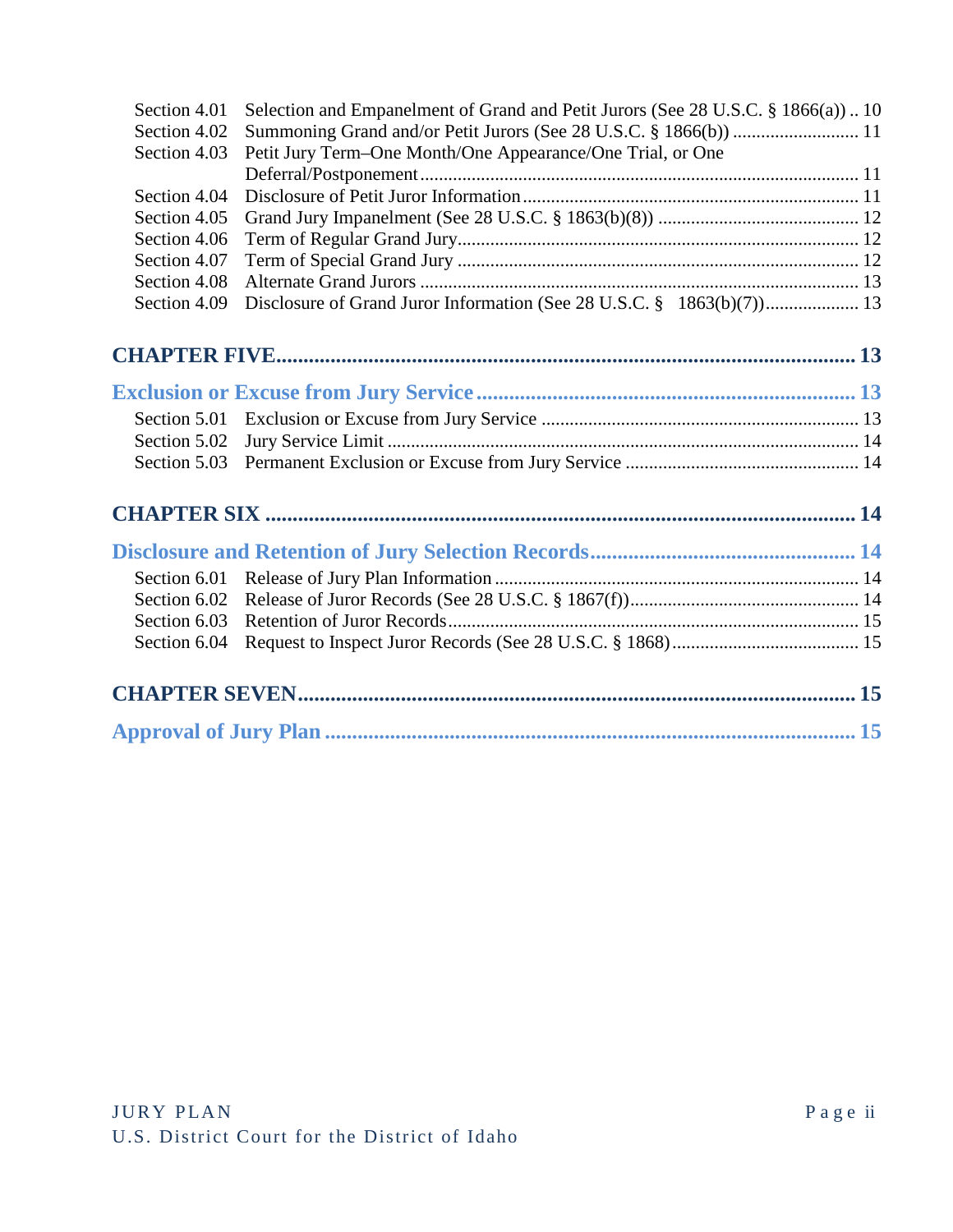### <span id="page-4-0"></span>**CHAPTER ONE**

#### <span id="page-4-1"></span>**General Matters**

#### <span id="page-4-2"></span>**Section 1.01 Authority**

This Jury Plan is adopted by the United States District Court for the District of Idaho in accordance with the provisions of the Jury Selection and Service Act of 1968 (Public Law 90-274), as amended and codified in 28 U.S.C. § 1861 *et seq*.

#### <span id="page-4-3"></span>**Section 1.02 Application**

This Jury Plan will take effect after approval by a reviewing panel of the United States Court of Appeals for the Ninth Circuit pursuant to 28 U.S.C. § 1863(a). The prior Jury Plan will be superseded as of the effective date of this revised Plan. A copy of the revised Plan, as approved by the reviewing panel, will be provided to the Administrative Office of the United States Courts and the Attorney General of the United States.

#### <span id="page-4-4"></span>**Section 1.03 Definitions**

For purposes of this Plan:

"Jury Selection Process" will be deemed to include all activities associated with the master and qualified jury wheels relating to the random selection, qualification, summoning, and service of grand and petit jurors.

"Chief Judge" means the Chief Judge of this District, or any supervising judge appointed by the Chief Judge.

"Clerk" and "Clerk of Court" means the Clerk of this District Court, any authorized deputy clerk, or any other person authorized by the Chief Judge or by this Plan to assist the Clerk in the performance of duties under this Plan.

#### <span id="page-4-5"></span>**Section 1.04 Policy**

It is the policy of the Court that all litigants in this Court, entitled to trial by jury, have the right to grand and petit juries selected at random from a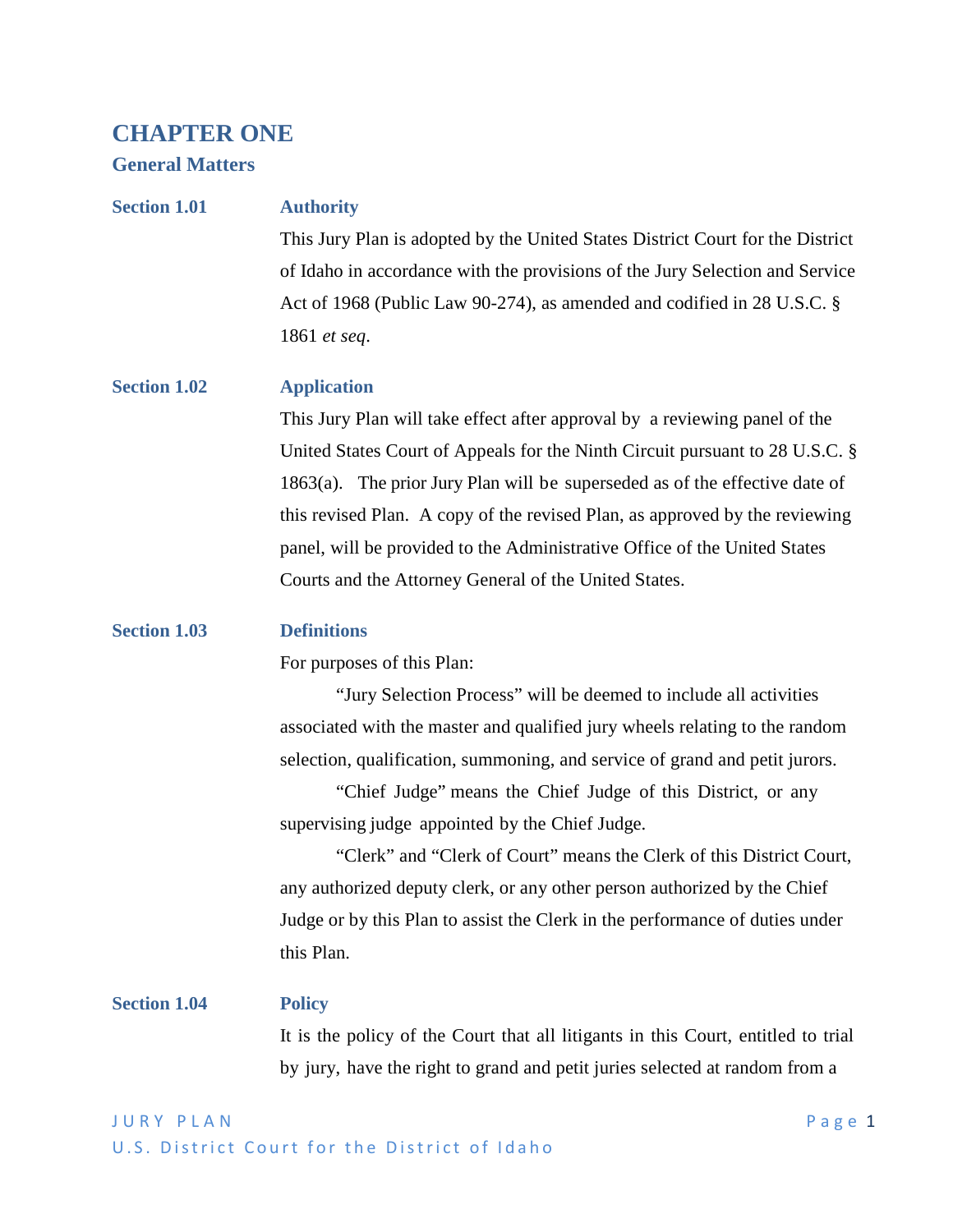fair cross section of the community in the district or division wherein the Court convenes. It is also the policy of the Court that all citizens in the district have the opportunity to be considered for service on grand and petit juries, and have an obligation to serve as jurors when summoned for that purpose.

#### <span id="page-5-0"></span>**Section 1.05 Discrimination Prohibited**

No citizen will be excluded from service as a grand or petit juror on account of race, color, religion, sex, national origin, or economic status.

#### <span id="page-5-1"></span>**Section 1.06 Management Responsibilities**

In accordance with 28 U.S.C. § 1863(b)(l), the Clerk of Court will manage the Jury Selection Process under the supervision and control of the Chief Judge, or of such other judge of the District Court as the Chief Judge designates.

The Court finds that electronic data processing methods can be advantageously used for managing this Plan. At the Clerk's option, after consultation with the Chief Judge, a properly programmed electronic data processing system or a combination system employing both manual and electronic machine methods, may be used for all randomized drawings and to perform other clerical and record-keeping jury functions.

In the event of an emergency, computer malfunction, or any overt or obvious deviation from this Plan caused by automation, the Clerk, with the approval of the Chief Judge, will manually, or by alternative electronic methods, proceed from the last step correctly implemented to manage the Plan.

## <span id="page-5-2"></span>**Section 1.07 Delegation of the Clerk's Management Responsibilities** In accordance with 28 U.S.C. §§ 1863(b)(l) and 1869(a), the Clerk of Court may delegate responsibility for the day-to-day operation of the Jury Selection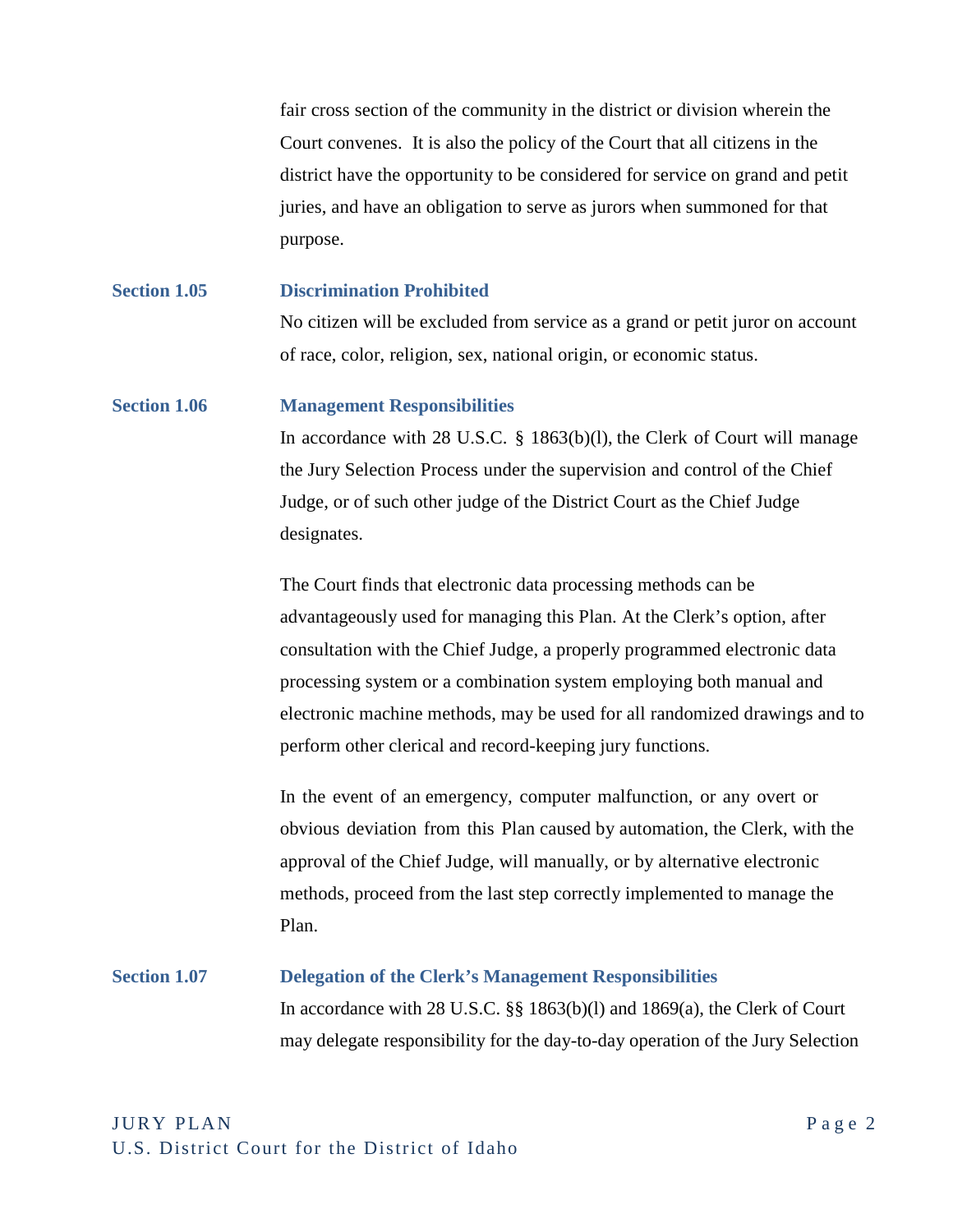Process to any authorized deputy clerk, or to any authorized non-court person or agency.

The Clerk may use the services of non-court personnel to assist in the Jury Selection Process. For purposes of this plan, the phrase "non-court personnel" may include, but is not limited to:

**(a)** County or State officials, and their employees or agents, who are responsible for custody and maintenance of the source lists identified in Section 2.01 of this Plan.

**(b)** Owners, employees, operators and/or agents of computer or data processing centers, bar-coding facilities, mail handling centers, document reproduction facilities, and optical scanning facilities, and similar facilities whose services are requested or employed by the Clerk to support the Jury Selection Process.

**(c)** Other non-court administrative or clerical persons whose services are requested or employed by the Clerk to select, process, and/or mail the various documents and records involved in the Jury Selection Process.

## <span id="page-6-0"></span>**Section 1.08 Jury Management Divisions (See 28 U.S.C. § 1869(e) and [District Local Rule Civ 3.1]).**

In order to facilitate the Jury Selection Process, the Clerk is directed to align the District of Idaho's counties into the following jury management divisions:

**Southern Division:** Ada, Adams, Blaine, Boise, Camas, Canyon, Elmore, Gem, Gooding, Jerome, Lincoln, Owyhee, Payette, Twin Falls, Valley and Washington.

**Northern Division:** Benewah, Bonner, Boundary, Clearwater, Idaho, Kootenai, Latah, Lewis, Nez Perce, and Shoshone.

**Eastern Division:** Bannock, Bear Lake, Bingham, Bonneville, Butte, Caribou, Cassia, Clark, Custer, Franklin, Fremont, Jefferson, Lemhi,

#### JURY PLAN Page 3 U.S. District Court for the District of Idaho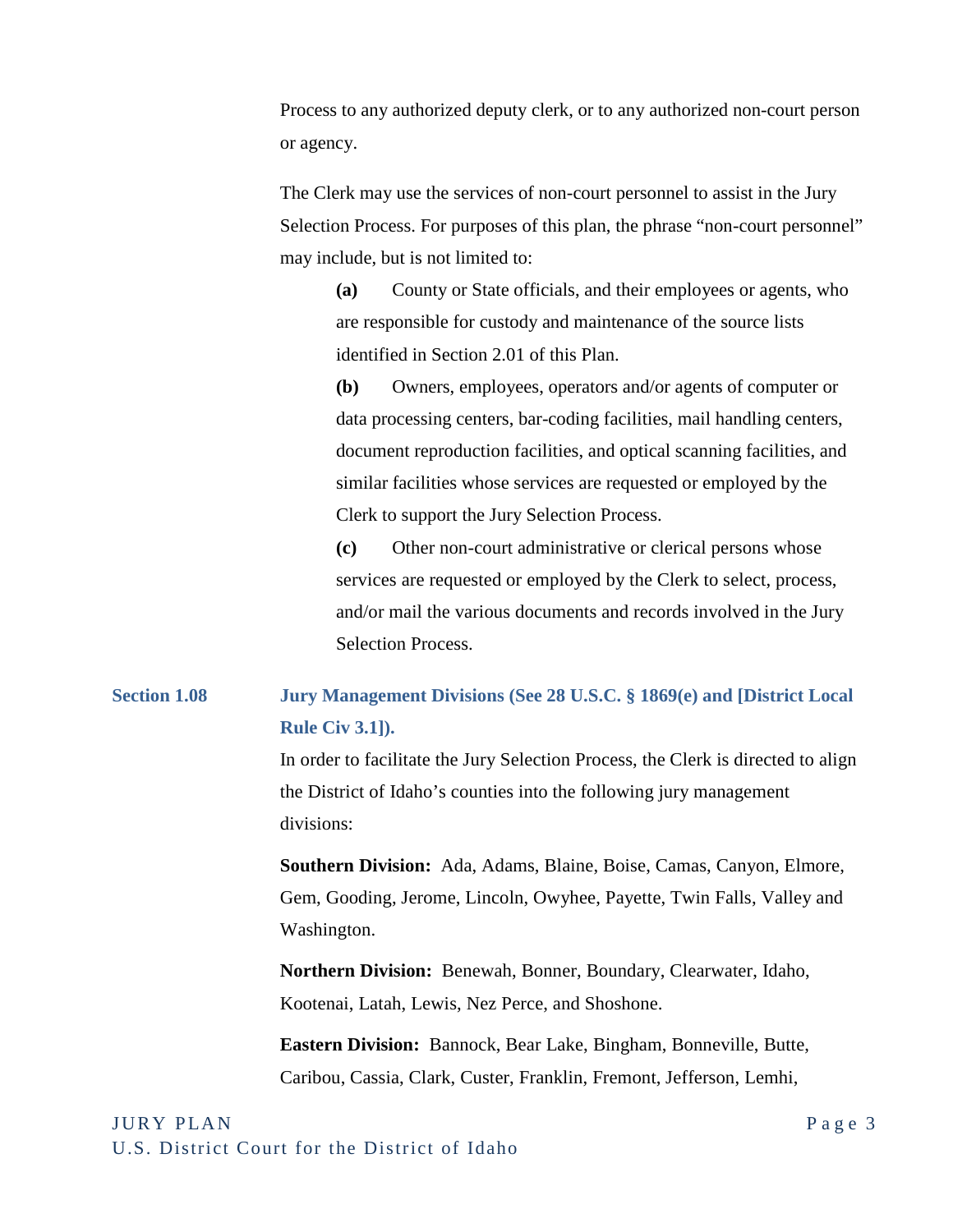Madison, Minidoka, Oneida, Power, and Teton.

A separate divisional master wheel will be maintained for each division. This Plan applies to each of the divisional master wheels, which comprise the master jury wheel for the district. Jurors will be selected for service from a single division for petit juries or from any combination of divisions for grand juries as the Chief Judge may from time to time direct.

<span id="page-7-0"></span>**Section 1.09 Emptying and Refilling the District and Divisional Master Jury Wheels** The Clerk of Court will create and maintain a master jury wheel for each of the divisions within the district. In accordance with 28 U.S.C. § 1863(b)(4), the Clerk is directed to empty and refill the master jury wheels every two (2) years, not later than April 1. When the master jury wheels are emptied, the existing qualified jury wheel will continue to be used until the Clerk determines that an adequate number of persons from the new master jury wheel have been qualified. At that time, the old qualified jury wheel will be emptied and new qualified jury wheels created. Summoned jurors from previous qualified jury wheels may serve at the same time with jurors selected from later qualified jury wheels. If additional time is needed to empty and refill the master jury wheels, permission must be obtained from the Chief Judge of the Circuit.

#### <span id="page-7-1"></span>**Section 1.10 Method and Manner of the Random Selection of Jurors**

The randomized selection procedures set forth in this Plan must ensure that the names chosen will represent all segments of the source lists from which drawn, that the mathematical odds of any single name being picked are substantially equal.

**(a)** The selection of names from the complete source list databases in electronic media for the master jury wheels may be accomplished by a purely randomized process through a properly programmed electronic data processing system. Similarly, at the option of the Clerk and after consultation with the Chief Judge, a properly programmed electronic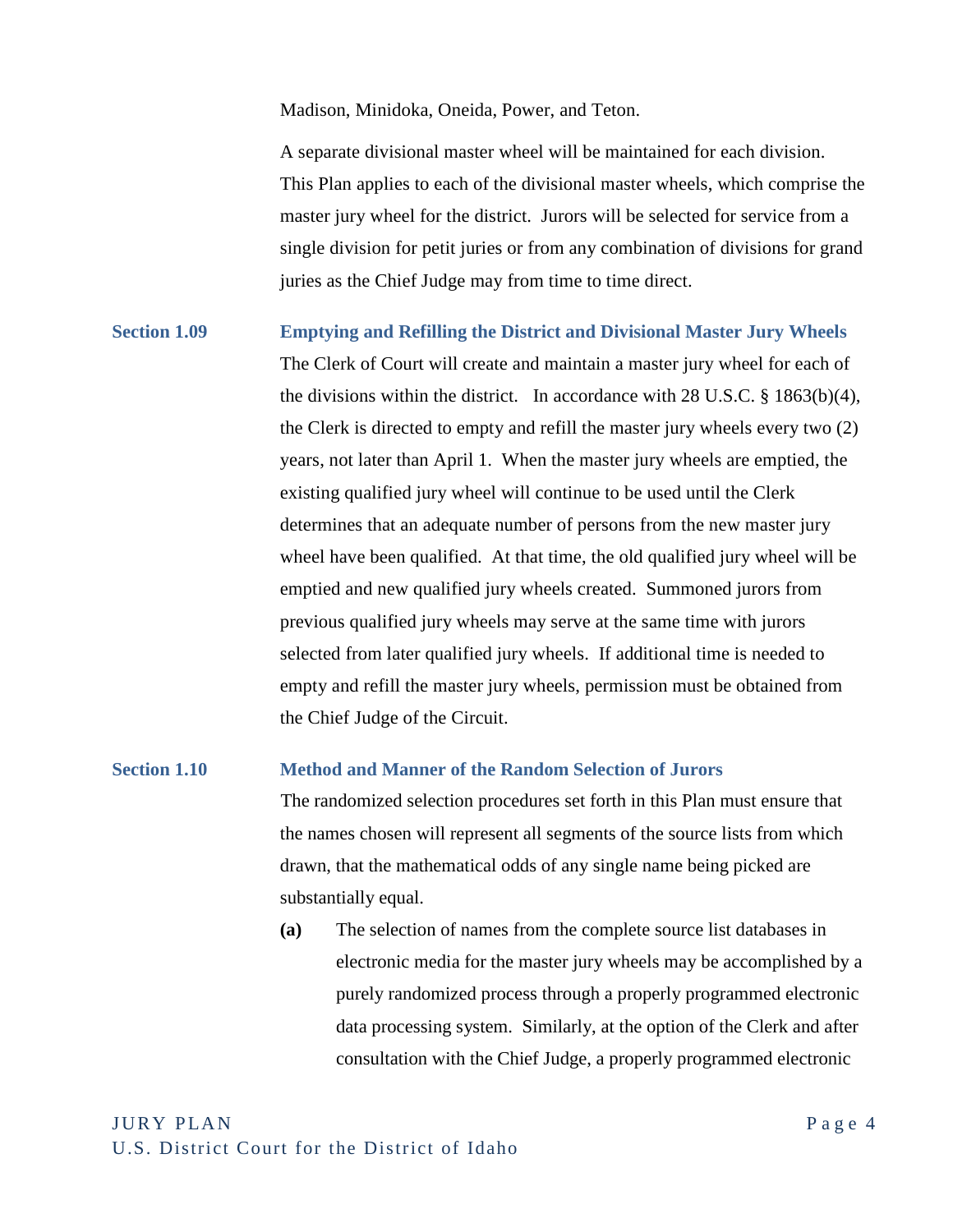data processing system for purely randomized selection may be used to select names from the master wheel for the purpose of determining qualification for jury service, from the qualified wheel for summoning persons to serve as grand or petit jurors, from the pool of jurors to serve as a panel, and from the panel of jurors to serve as a jury. Such random selections of names from the source lists for inclusion in the master wheels by data computer personnel must ensure that each county within the jury division is substantially proportionally represented in the master jury wheel in accordance with 28 U.S.C. § 1863(b)(3). The purely randomized selection procedure may be used for all drawings. (*See* Section 2.03 herein for the procedures to ensure proper proportional county representation in the divisional master jury wheels.).

- **(b) Manual Randomized Selection of Jury Panels and Petit Juries** After the jurors have been summoned, the clerk has the option, after consultation with the Chief Judge, to randomly select jurors manually for petit or grand jury panels and for petit juries for specific cases by:
	- **(1)** preserving the computer prepared random sequence of the names of jurors summoned and assigning jurors to panels in the order listed; or preserving the computer prepared random sequence of the names of jurors impaneled and assigning jurors to petit juries in the order listed; or
	- **(2)** drawing names at random from a box, jury wheel, or similar container containing the names of the present pool or panel of jurors.

#### <span id="page-8-0"></span>**Section 1.11 General Notice**

In accordance with 28 U.S.C. § 1864(a), the Clerk will post a general notice for public review in the Clerk's Office and on the Court's public website explaining the process by which names are periodically and randomly drawn from the source list and the master and qualified wheels.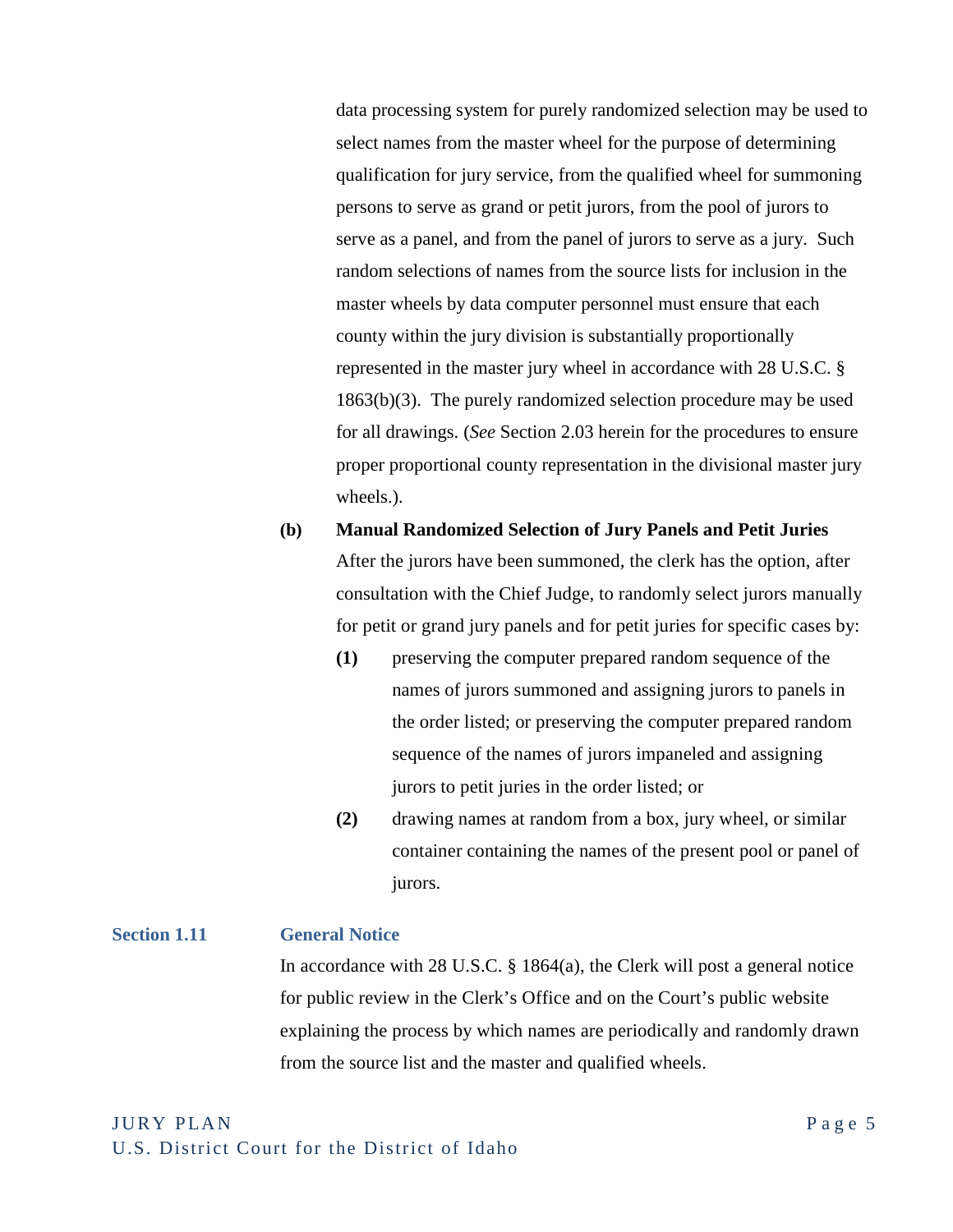#### <span id="page-9-0"></span>**Section 1.12 Protection of Jurors' Employment**

No employer can discharge, threaten to discharge, intimidate, or coerce any permanent employee over such employee's jury service, or the attendance or scheduled attendance in connection with such jury service. Any employer who violates the provisions of this section will be subject to penalties specified by 28 U.S.C. § 1875.

## <span id="page-9-1"></span>**Section 1.13 Modifications** Modifications to this Plan may be made from time to time by this Court, upon approval of the Ninth Circuit Reviewing Panel of the Judicial Council and must be made when so directed by the Reviewing Panel.

## <span id="page-9-2"></span>**CHAPTER TWO**

#### <span id="page-9-4"></span><span id="page-9-3"></span>**Source Lists, Initial Random Selection, and the Master Jury Wheel**

**Section 2.01 Source Lists (***See* **28 U.S.C. §§ 1861 and 1863(b)(2) and (3))** Voter Registration Lists: The Court finds that county voter registration lists, along with drivers license and identification card lists, represent a fair cross section of the citizens residing within the communities in the District of Idaho.

#### <span id="page-9-5"></span>**Section 2.02 Size of the Master Jury Wheels (***See* **28 U.S.C. § 1863(b)(4))**

After consultation with the Chief Judge, the Clerk has the option of using the entire source lists within each jury division as the master jury wheel. These source lists will be merged and duplicate records purged. The Court takes notice that when two or more source lists are used, one person's name may appear more than once. The Clerk, must, either manually or through automated systems, eliminate as reasonably as possible such duplicates before any selection procedures begin. If it is determined that the total number of names contained on the approved source lists is cumbersome and unnecessary for juror management purposes, the Clerk is authorized to randomly select from the combined source lists within each jury division a minimum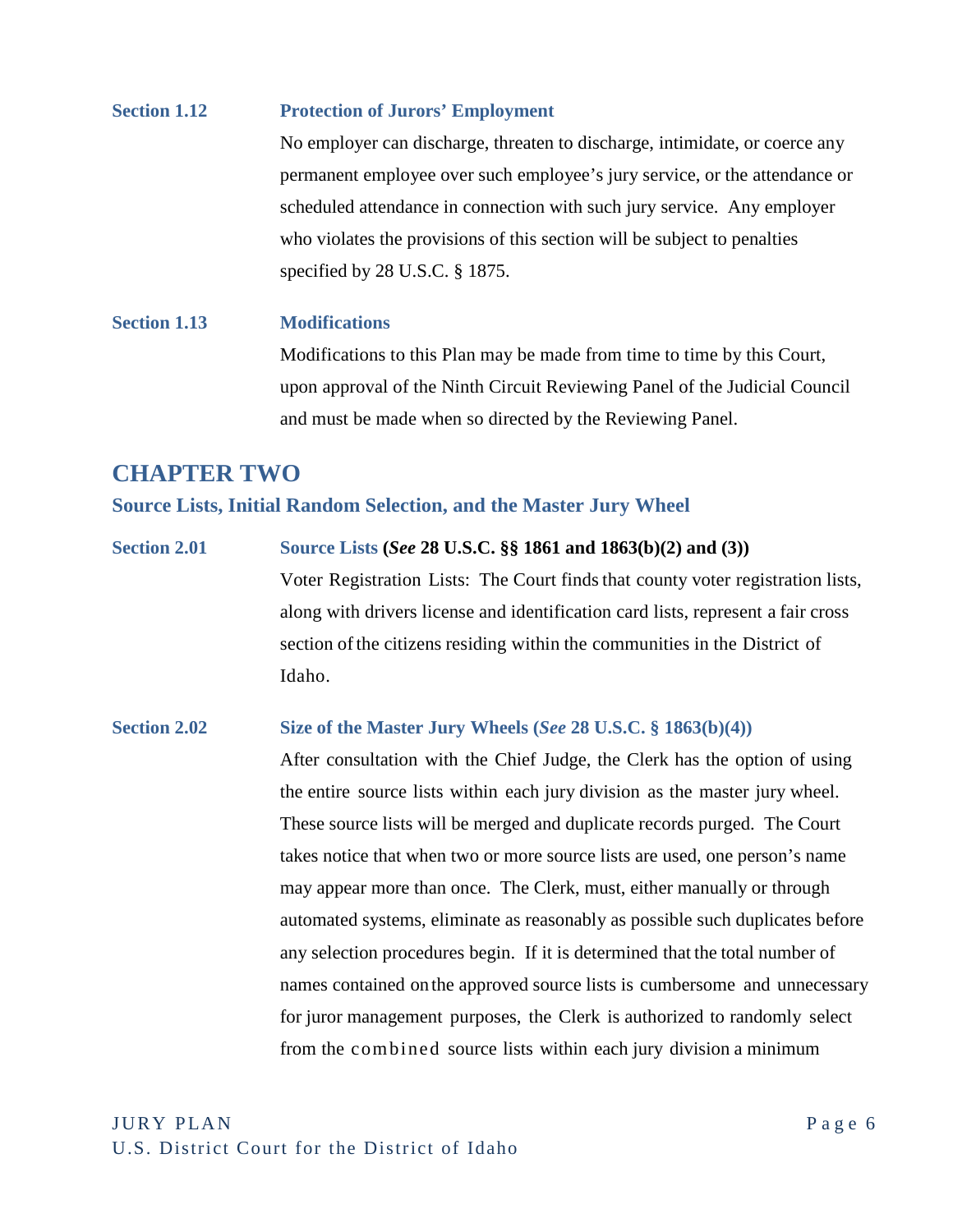number of names, at least one-half of one percent of the names on the source list(s), sufficient to qualify prospective jurors for a two (2) year period to initially fill the master jury wheels for each jury division.

The Chief Judge may order additional names to be placed in the master jury wheels from time to time as necessary.

- <span id="page-10-0"></span>**Section 2.03 Substantial Proportional Representation and the Master Jury Wheels** When selecting names from the combined source lists, specific and detailed procedures will be followed to ensure the random selection of a fair cross section of the persons residing in the community in the division where the court convenes. Such random selection of names from the combined source lists for inclusion in the master wheel will be designed to ensure that each county within the division is substantially proportionately represented in the master jury wheels.
- <span id="page-10-1"></span>**Section 2.04 Filling the Master Jury Wheels** Once the names for each county have been randomly selected, the Clerk will combine and randomly sort all jury division names and enter them into the master jury wheel for the appropriate jury divisions.

### <span id="page-10-2"></span>**CHAPTER THREE**

<span id="page-10-3"></span>**Drawing Names from the Master Jury Wheel, Juror Qualification, and the Qualified Jury Wheel**

- <span id="page-10-4"></span>**Section 3.01 Drawing Names from the Master Jury Wheel** From time to time as directed by the Chief Judge, the Clerk must draw at random from the master jury wheel of each division, the names of as many persons as may be required for jury service in each division. 28 U.S.C.  $§ 1864(a).$
- <span id="page-10-5"></span>**Section 3.02 Juror Qualification Questionnaires** The Clerk will mail a jury summons notice to every person randomly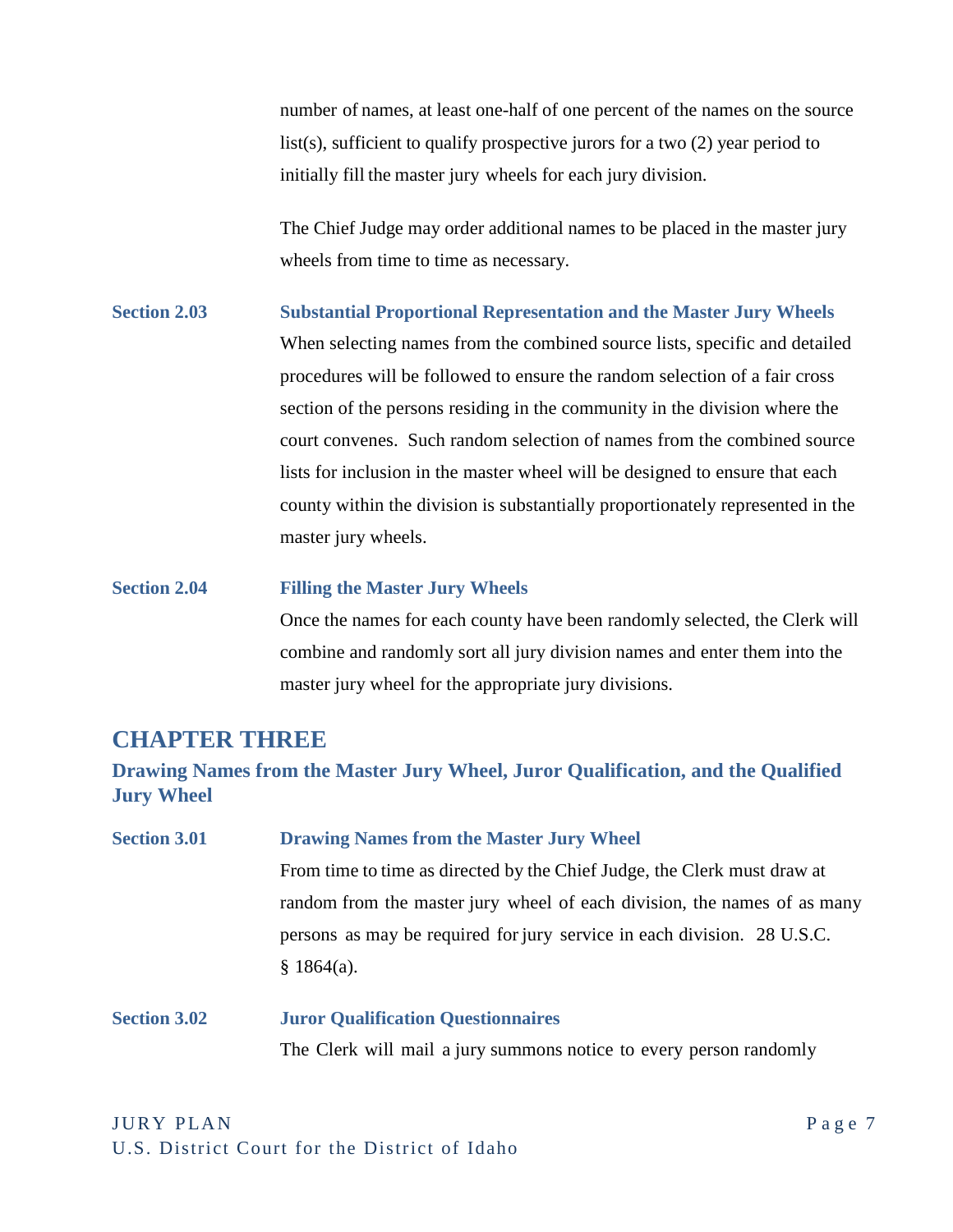selected pursuant to Section 3.01 of this plan. 28 U.S.C. § 1864(a). The notice will direct the juror to complete a juror qualification questionnaire through the Court's internet website within ten days. If a juror does not complete the juror qualification questionnaire online, a paper copy of the questionnaire will be mailed with instructions to complete and return the questionnaire to the Clerk by mail within ten days of receipt.

## <span id="page-11-0"></span>**Section 3.03 Failure to Submit a Juror Qualification Questionnaire or Appear** If a person fails to submit a completed juror qualification questionnaire, the Clerk may issue a summons to the person directing them to appear in the Clerk's Office to complete the qualification questionnaire. 28 U.S.C. § 1864(a). No juror fees or costs for this appearance will be paid, unless otherwise ordered by the Court. 28 U.S.C § 1864(b) lists the penalties that may be imposed by the court.

#### <span id="page-11-1"></span>**Section 3.04 Determining Juror Qualification Status**

The Chief Judge, upon the recommendation of the Clerk, or the Clerk of Court or designee, under the supervision of the Court, will determine solely on the basis of information provided on the juror qualification questionnaire and other competent evidence whether a person is unqualified for, exempt, or to be excused from jury service. 28 U.S.C. § 1865(a). The Clerk must enter such determination on the questionnaire or in the jury management database.

- **(a) Disqualification from Jury Service** In accordance with 28 U.S.C. 1865(b), any person will be deemed qualified to serve on grand and petit juries in this district unless such person:
	- **(1)** is not a citizen of the United States, is less than 18 years old, or has not resided for a period of one year within the judicial district;
	- **(2)** is unable to read, write, and understand the English language with a degree of proficiency sufficient to satisfactorily fill out the juror qualification questionnaire;
	- **(3)** is unable to speak the English language;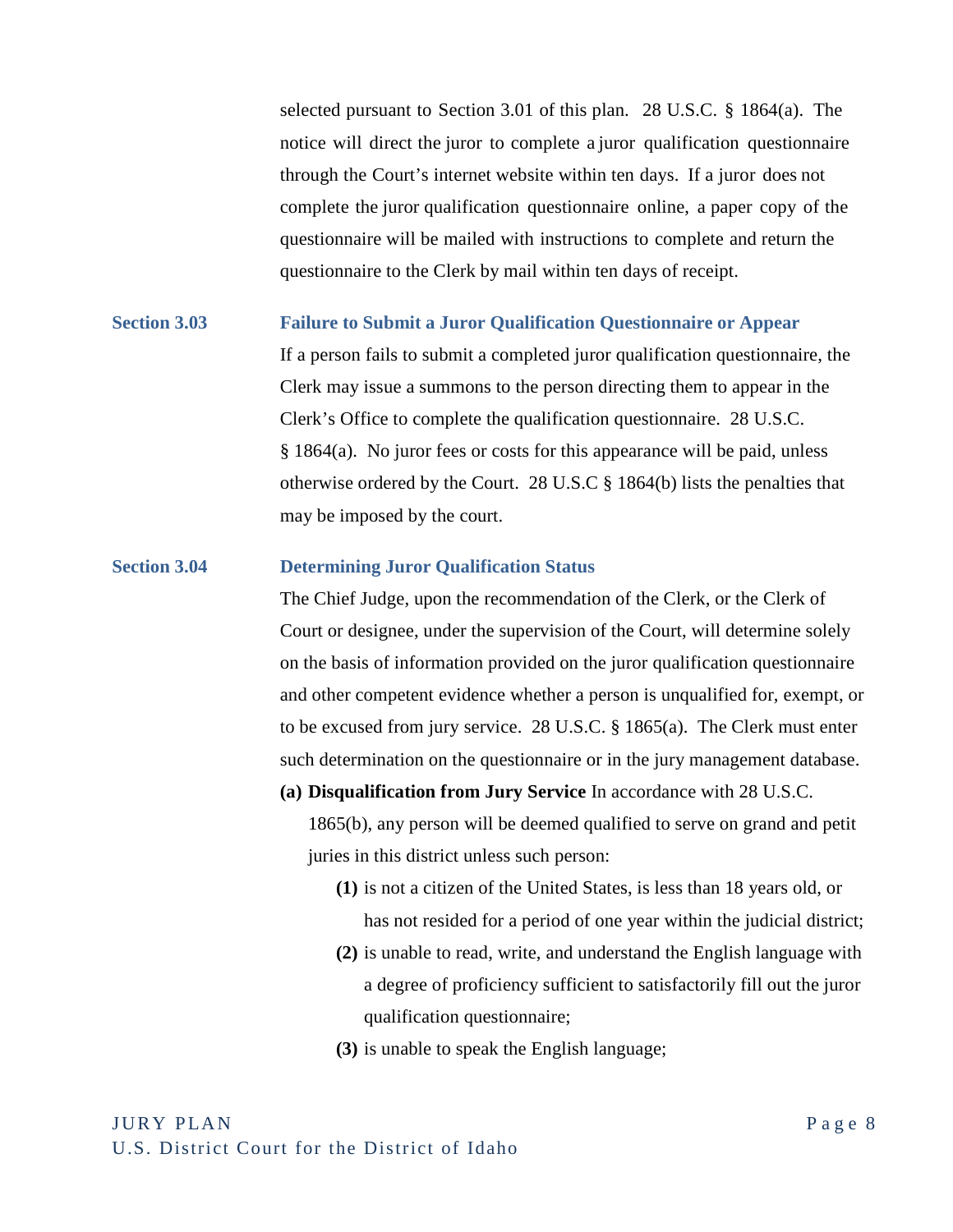- **(4)** is incapable, by reason of mental or physical infirmity, to render satisfactory jury service; or
- **(5)** has a charge pending against him for the commission of, or has been convicted in a State or Federal court of record of, a crime punishable by imprisonment for more than one year and his civil rights have not been restored.

#### **(b) Exemption from Jury Service**

In accordance with 28 U.S.C. § 1863(b)(6), the following persons are barred from jury service on the grounds that they are exempt:

- **(1)** full-time members in active service in the Armed Forces of the United States;
- **(2)** full-time members of the fire or police departments of any state, district, territory, possession, or subdivision thereof; and;
- **(3)** full-time public officers in the executive, legislative, or judicial branches of the Government of the United States, or any state, local or tribal governments who are actively engaged in the performance of their official duties. A "public officer" means a person who is elected to public office or who is directly appointed by a person elected to public officer.

#### **(c) Excuses from Jury Service on Individual Request**

#### **(1) Permanent Excuse**

In accordance with 28 U.S.C.  $\S$  1863(b)(5)(A) and (B), the Court finds that jury service by members of the following occupational classes or groups of persons would entail undue hardship or extreme inconvenience to the members thereof, and the excuse of such members would not be inconsistent with §§ 1861 and 1862 of 28 U.S.C., and will be granted upon individual written request to those:

- (A) persons age 70 years or older;
- (B) persons who have served as grand or petit jurors in a state,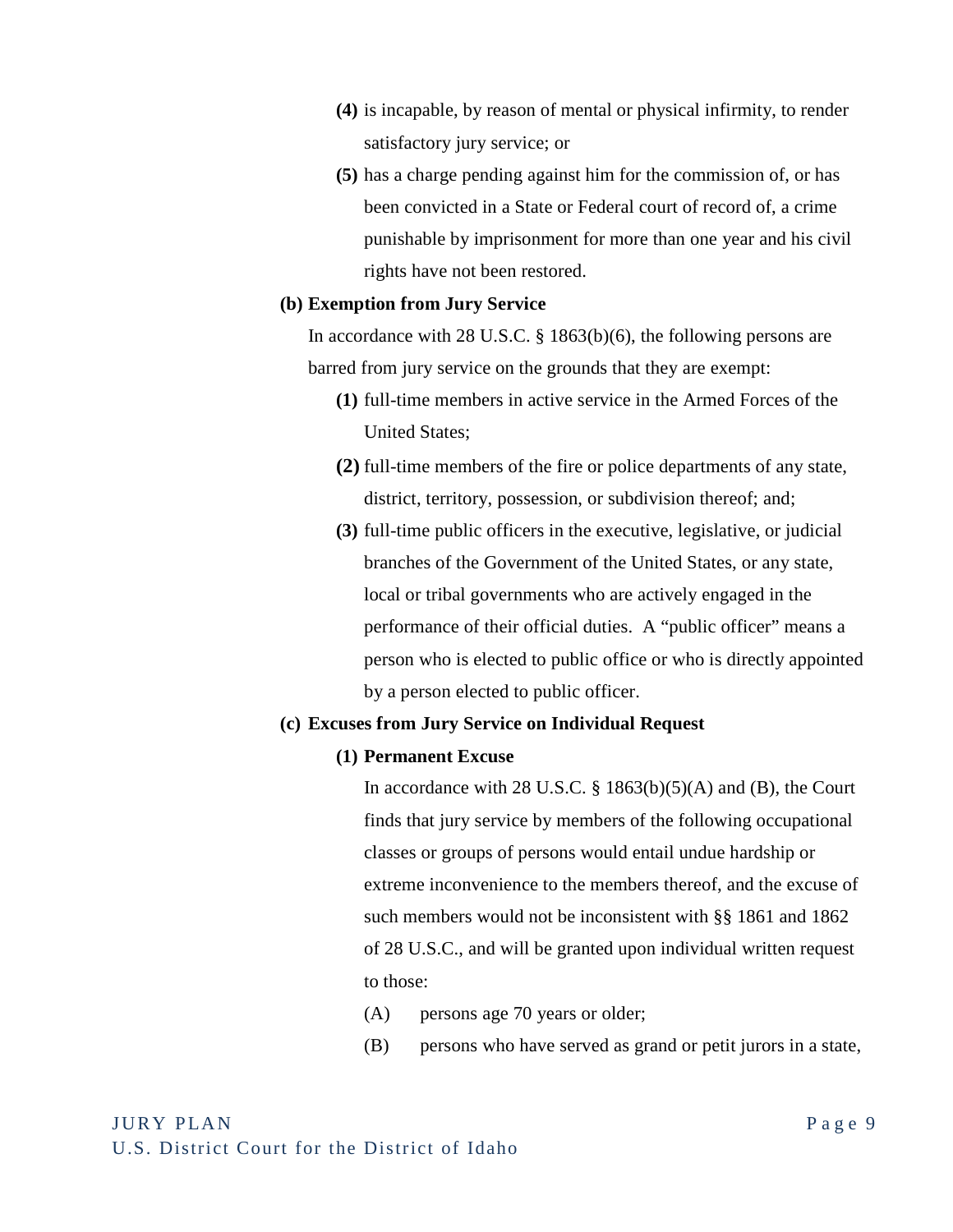federal, territorial, or commonwealth court within the past two years; or

(C) persons who serve a public agency without compensation as volunteer safety personnel (such as firefighters or members of a rescue squad or ambulance crew).

#### **(2) Temporary Excuse**

Upon application showing undue hardship or extreme inconvenience, any qualified juror may be temporarily excused from jury service for such period as the Clerk deems necessary. The court hereby finds that there is no distance, either in miles or travel time, from any point within the district which, by itself, would constitute undue hardship for prospective jurors to travel to places of holding court. Unless otherwise directed by the Court, those individuals temporarily excused from jury service should either be summoned again for jury service with their pool if it is deferred, or their names should be reinserted into their respective qualified jury wheel for possible future selection.

#### <span id="page-13-0"></span>**Section 3.05 Qualified Jury Wheel**

The Clerk must maintain a separate qualified jury wheel for each jury division within the district and will place in such wheels the names of all persons randomly selected from their respective master jury wheel who are determined to be qualified to serve as jurors and are not exempt or excused from service pursuant to this Plan.

## <span id="page-13-1"></span>**CHAPTER FOUR**

#### <span id="page-13-3"></span><span id="page-13-2"></span>**Selection of Grand and Petit Jurors**

**Section 4.01 Selection and Empanelment of Grand and Petit Jurors (***See* **28 U.S.C. § 1866(a))**

The Clerk will draw at random from the qualified jury wheels the names of as many persons as may be required for assignment to grand and petit jury

#### JURY PLAN Page 10 U.S. District Court for the District of Idaho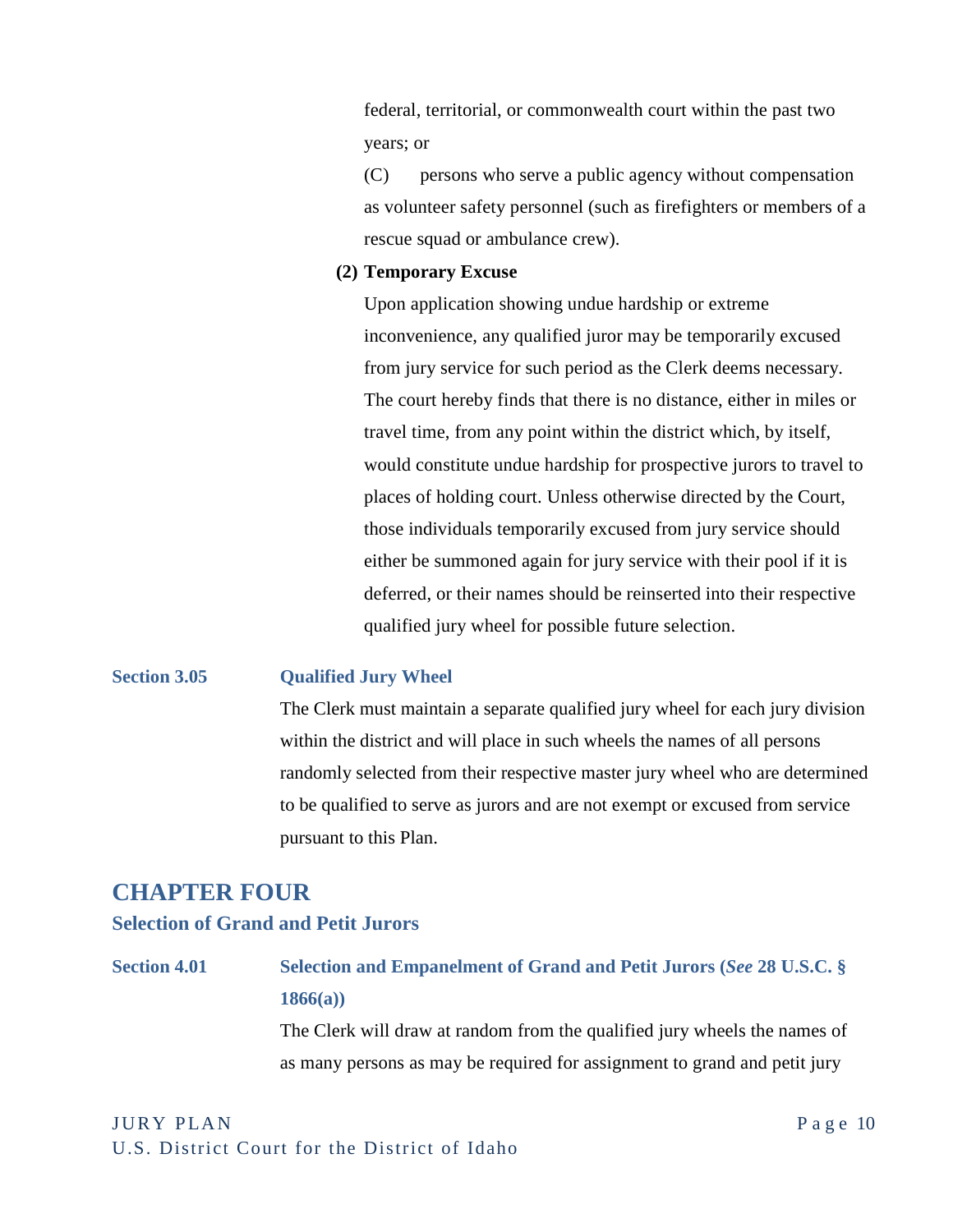panels in the District. (*See* Section 1.11 herein for random selection procedures).

<span id="page-14-0"></span>**Section 4.02 Summoning Grand and/or Petit Jurors (***See* **28 U.S.C. § 1866(b))** The Clerk will issue and serve personally or send by first class mail summonses to the persons whose names are so drawn.

### <span id="page-14-1"></span>**Section 4.03 Petit Jury Term–One Month/One Appearance/One Trial, or One Deferral/Postponement**

It is the policy of the District of Idaho that all prospective petit jurors serve one appearance or one trial during a one month on call term of service. If jury service would result in an undue hardship, the Court may offer a one-time deferral/postponement of jury service to another month within the next calendar year. Petit jurors appearing in the United States District Court for the District of Idaho may, upon completion of their one appearance or one trial service, be released from further jury service obligations for a period of not less than two years. The Court reserves the right to modify the provisions of this petit jury policy when the interests of justice so require.

#### <span id="page-14-2"></span>**Section 4.04 Disclosure of Petit Juror Information**

- **(a) To Attorneys and Parties:** When the Clerk has assigned a venire panel to a particular trial, the list of names so assigned may be furnished to the attorneys for the parties and any parties appearing *pro se* in said trial at a time in advance, if allowed by standing order of the Court or otherwise ordered by the trial judge. Notwithstanding this general policy, any trial judge may order the Clerk to keep jurors names confidential until the morning of trial in any case where the interests of justice so require.
- **(b) To the Public and the Media:** The names of prospective and sitting petit jurors will be disclosed to the public or media only upon order of the Court. A request for disclosure of petit juror names to the media or public must be made in writing to the presiding judge.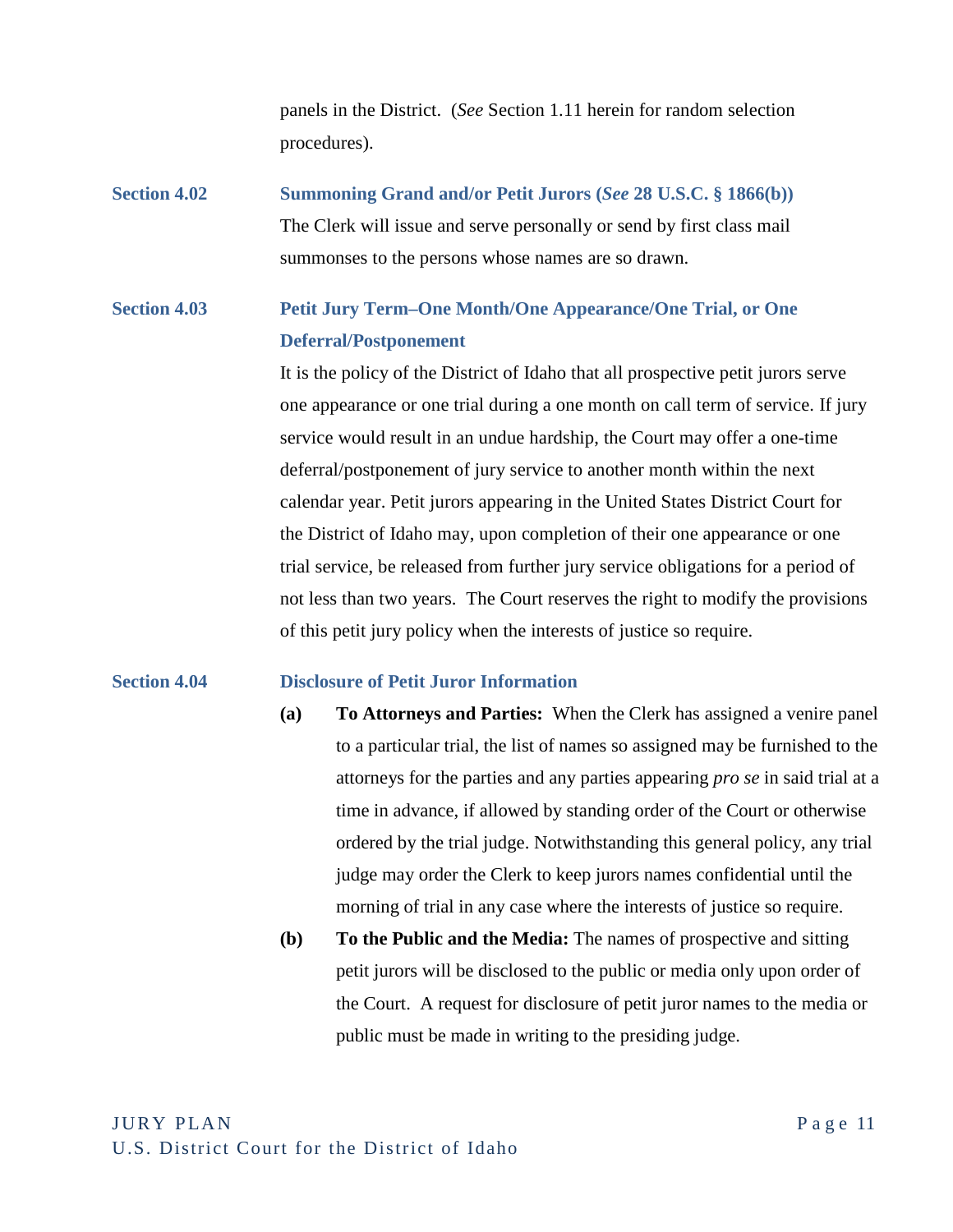#### <span id="page-15-0"></span>**Section 4.05 Grand Jury Impanelment (***See* **28 U.S.C. § 1863(b)(8))**

One or more grand juries will be impaneled for this district or any division or combined divisions of this district in accordance with court orders issued by the Chief Judge. The impanelment of every regular or special grand jury will not be conducted in open court or within public view.

- **(a) Divisional Grand Juries**: If a grand jury is to be impaneled for service in a division only, the Clerk will draw at random from the qualified wheel of that division such number of prospective grand jurors as the Chief Judge may direct.
- **(b) Combined Divisional or Entire District Grand Juries**: If a grand jury is to be impaneled for service in combined divisions or in the entire district, the Clerk will draw at random from the qualified wheel of each division such number of prospective grand jurors as the Chief Judge may direct, in the same ratio that the number of registered voters in each division bears to the total number of registered voters in the combined divisions or in the district.

#### <span id="page-15-1"></span>**Section 4.06 Term of Regular Grand Jury**

Each grand jury will serve until discharged by the Chief Judge, but no regular grand jury will serve more than 18 months unless the Court extends the service of the grand jury upon a determination that such extension is in the public interest, in accordance with Rule 6(g) of the Federal Rules of Criminal Procedure.

#### <span id="page-15-2"></span>**Section 4.07 Term of Special Grand Jury**

Each Special Grand Jury as defined in 18 U.S.C. § 3331, will serve for a term of 18 months unless an order for its discharge or an extension of its term is entered by the Court in accordance with Sections 3331 or 3333 of 18 U.S.C.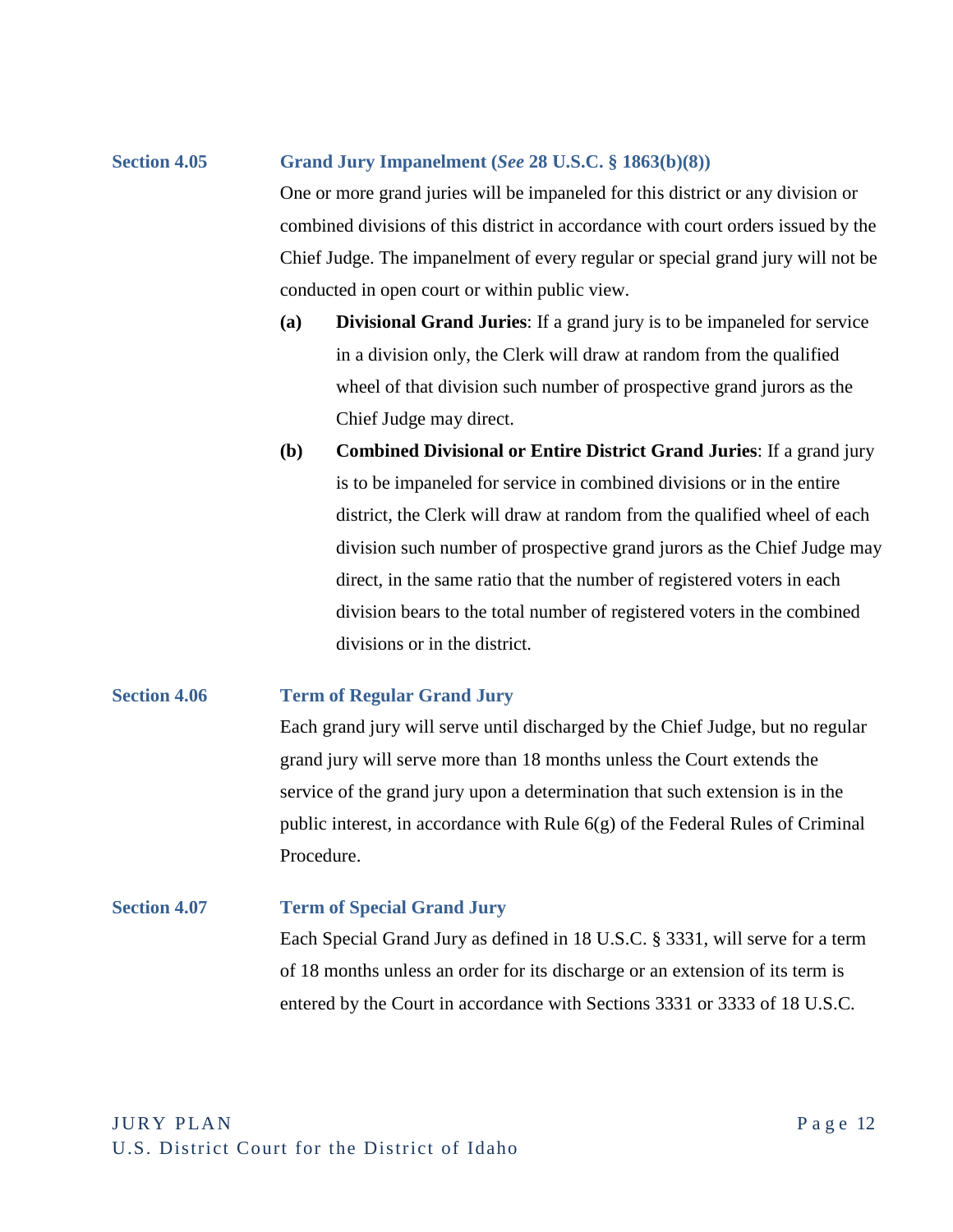#### <span id="page-16-0"></span>**Section 4.08 Alternate Grand Jurors**

The Court may direct that alternate grand jurors be selected at the same time a grand jury is selected. Alternate grand jurors, in the order in which they were selected, may thereafter be impaneled to replace excused grand jurors. Alternate grand jurors will be drawn in the same manner and must have the same qualifications as the regular grand jurors, and if impaneled, must be subject to the same challenges, will take the same oath and have the same authority as the regular grand jurors.

#### <span id="page-16-1"></span>**Section 4.09 Disclosure of Grand Juror Information (***See* **28 U.S.C. § 1863(b)(7))**

Except as authorized by written order of the court, the names and information relating to any summoned or serving grand juror or grand jury panel will be confidential and not disclosed to any litigant or member of the public. Applications for disclosure of grand juror information must be made by motion to the Chief Judge and must set forth why disclosure should be allowed.

### <span id="page-16-2"></span>**CHAPTER FIVE**

#### <span id="page-16-4"></span><span id="page-16-3"></span>**Exclusion or Excuse from Jury Service**

#### **Section 5.01 Exclusion or Excuse from Jury Service**

Except as provided elsewhere in this Plan, no person or class of persons will be disqualified, excluded, excused, or exempted from service as jurors; provided, however, that any person summoned for jury service may be:

- **(a)** excluded by the court on the grounds that such person may be unable to render impartial jury service or that his service as a juror would be likely to disrupt the proceedings;
- **(b)** excluded upon peremptory challenge as provided by law;
- **(c)** excluded pursuant to the procedure specified by law upon a challenge by any party for good cause shown;
- **(d)** excluded upon determination of the court, after hearing in open court, that service as a juror would be likely to threaten the secrecy of the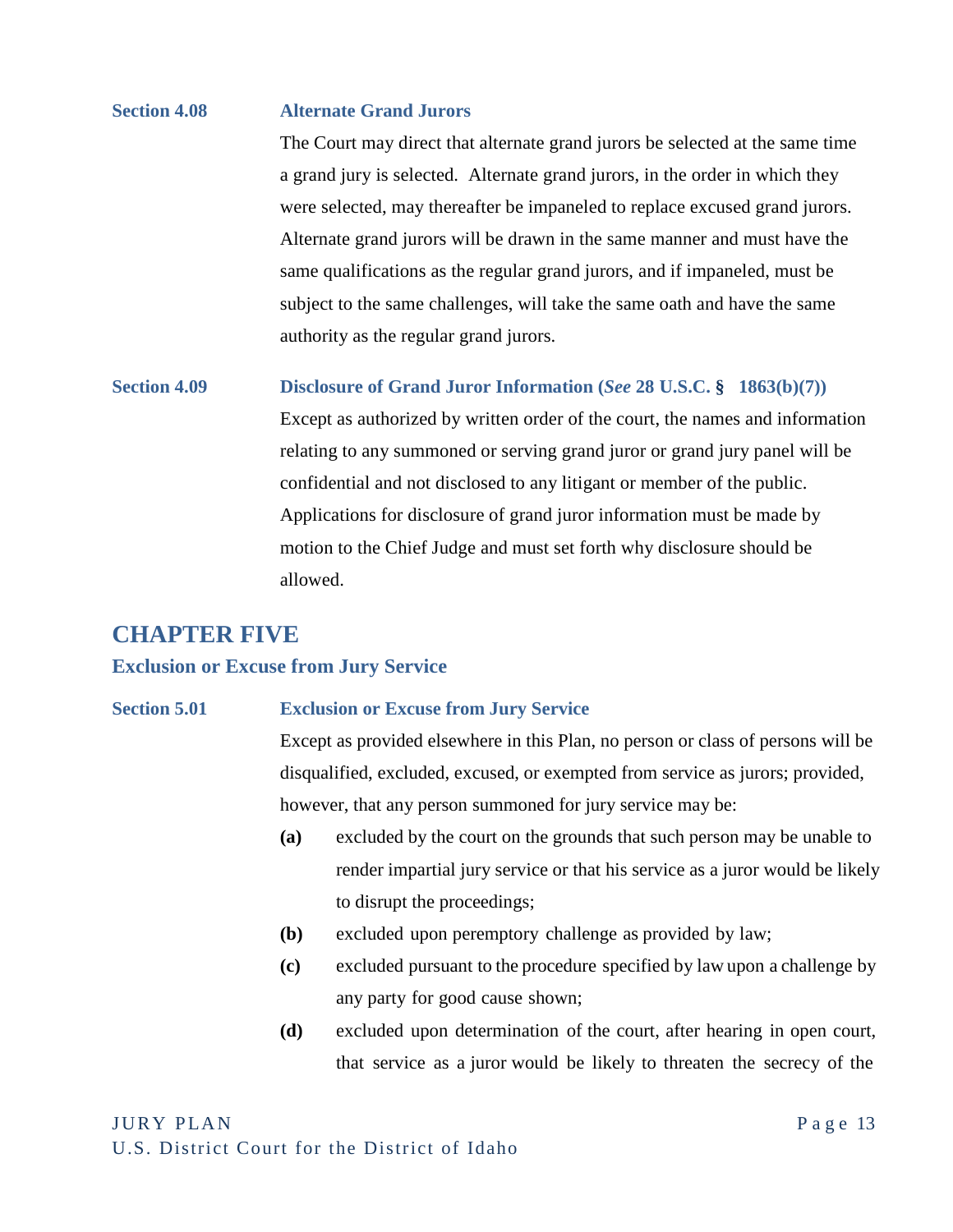<span id="page-17-0"></span>

|                     |              | proceedings, or otherwise adversely affect the integrity of jury              |
|---------------------|--------------|-------------------------------------------------------------------------------|
|                     |              | deliberations, and that exclusion of such person will not be inconsistent     |
|                     |              | with the policy stated in 28 U.S.C. §§ 1861 and 1862.                         |
| <b>Section 5.02</b> |              | <b>Jury Service Limit</b>                                                     |
|                     |              | In any two $(2)$ year period, no person will be required to:                  |
|                     | <b>(a)</b>   | serve or attend court for prospective service as a petit juror for a total of |
|                     |              | more than thirty (30) days, except when necessary to complete service in      |
|                     |              | a particular case, or                                                         |
|                     | ( <b>b</b> ) | serve on more than one grand jury, or                                         |
|                     | (c)          | serve as both a grand and petit juror.                                        |
| <b>Section 5.03</b> |              | <b>Permanent Exclusion or Excuse from Jury Service</b>                        |
|                     |              | Whenever a person is permanently excluded or excused from jury service under  |

this Chapter, the Clerk will note the same on the questionnaire or in the jury management database.

## <span id="page-17-2"></span><span id="page-17-1"></span>**CHAPTER SIX**

#### <span id="page-17-3"></span>**Disclosure and Retention of Jury Selection Records**

#### <span id="page-17-4"></span>**Section 6.01 Release of Jury Plan Information**

The clerk is authorized to provide a copy of this Jury Plan to any person requesting information about the jury selection process, and may post the Plan to the court's public website. All other requests for information about the Jury Selection Process must be submitted in writing to the Clerk of Court, who will confer with the Chief Judge prior to releasing any information.

#### <span id="page-17-5"></span>**Section 6.02 Release of Juror Records (***See* **28 U.S.C. § 1867(f))**

The contents of records and papers used in the Jury Selection Process will not be disclosed, except upon written order of the court. Applications for disclosure of records related to the Jury Selection Process must be made by motion to the Chief Judge and must set forth why disclosure should be allowed.